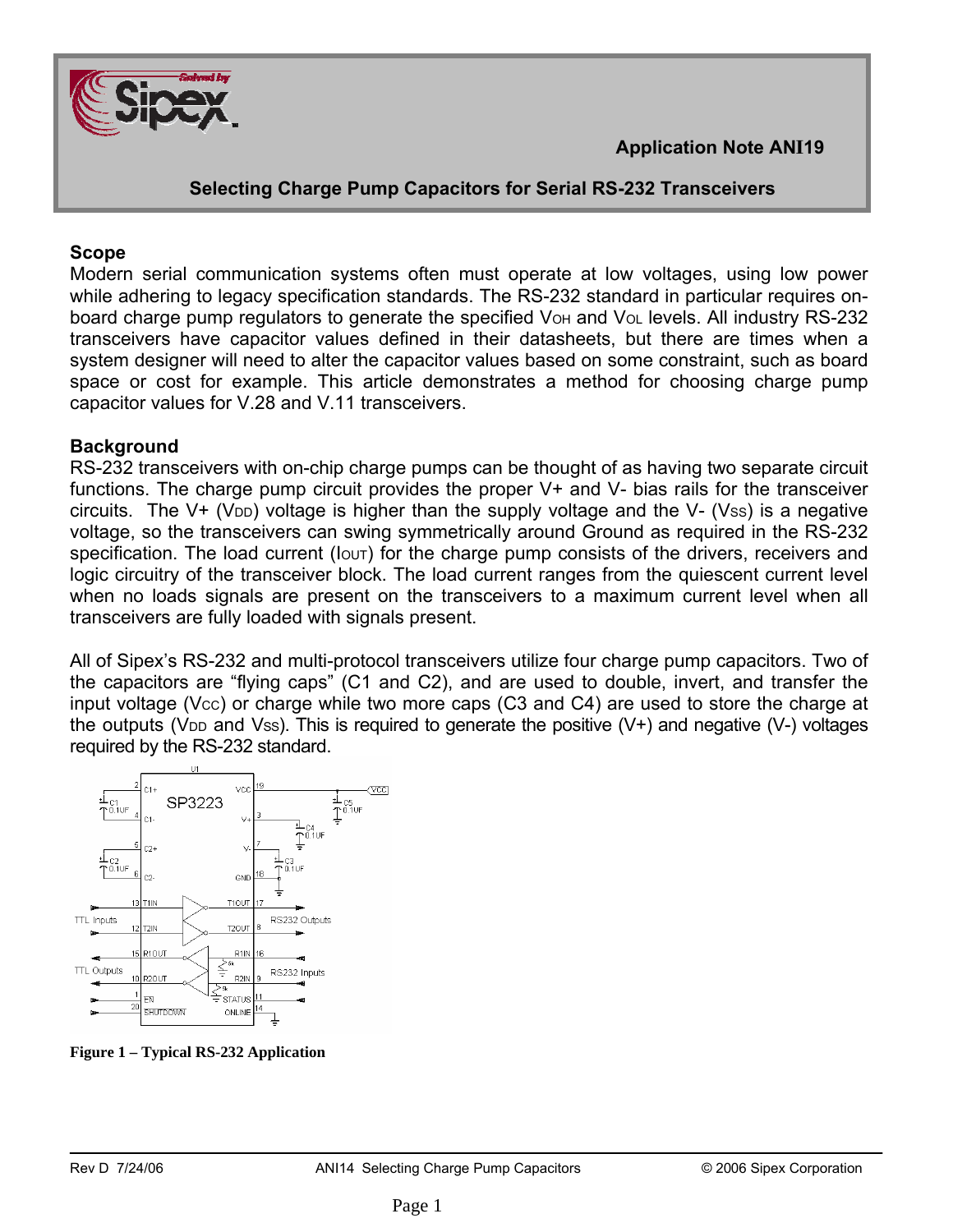# **Charge Pump Theory**

The charge pump on all Sipex interface products is a patented design (U.S. Patent 5,306,954) and uses a unique approach compared to older, less-efficient designs. The charge pump still requires four external capacitors, but uses a four-phase voltage shifting technique to attain symmetrical power supplies. The charge pump V<sub>DD</sub> and Vss outputs are regulated. There is a free-running oscillator that controls the four phases of the voltage shifting. A description of each phase follows.

# **Phase 1 - Vss Charge Storage**

During this phase of the clock cycle, the positive side of capacitors C1 and C2 are initially charged to V<sub>cc</sub> (1a). C1+ is then switched to Ground and the charge in C1- is transferred to C2-. C2+ is connected to Vcc, the voltage potential across capacitor C2 is now 2xV<sub>cc</sub> (1b).

# **Phase 2 - Vss Transfer**

Phase two of the clock connects the negative terminal of C2 to the Vss storage capacitor and the positive terminal of C2 to Ground, and transfers the negative generated voltage to C3. This generated voltage is regulated to V- or Vss. Simultaneously, the positive side of the capacitor C1 is switched to Vcc and the negative side is connected to Ground.

## **Phase 3** – V<sub>DD</sub> Charge Storage

The third phase of the clock is identical to the first phase: the charge transferred in  $C1$  produces -V $cc$ in the negative terminal of C1 which is applied to the negative side of the capacitor C2. Since C2+ is at Vcc, the voltage potential across  $C2$  is  $2xV$ cc.

# **Phase 4** - V<sub>DD</sub> Transfer

The fourth phase of the clock connects the negative terminal of C2 to Ground, and transfers the generated  $V+$  or  $V<sub>DD</sub>$  across C2 to C4, the  $V<sub>DD</sub>$ storage capacitor. This voltage is regulated. At the regulated voltage, the internal oscillator is disabled and simultaneously with this, the positive side of capacitor  $C1$  is switched to  $V_{CC}$  and the negative

side is connected to Ground, and the cycle begins again.









Early RS-232 devices had basic voltage doublers/inverters while later devices have regulated charge pump outputs. The unregulated charge pumps provide the bias rails for the transceiver block;  $V_{DD}$  = Vcc+Vcc = 2Vcc and Vss = -Vcc-Vcc = -2Vcc. The regulated charge pumps offer a stable V<sub>DD</sub> and Vss voltage over a wide V<sub>CC</sub> input range and load variations, which transceivers do present to the bias. Even though the V<sub>DD</sub> and Vss have lower initial voltages, the voltage is constant as V<sub>cc</sub> changes. This translates to consistent and more reliable drive levels on a communication bus.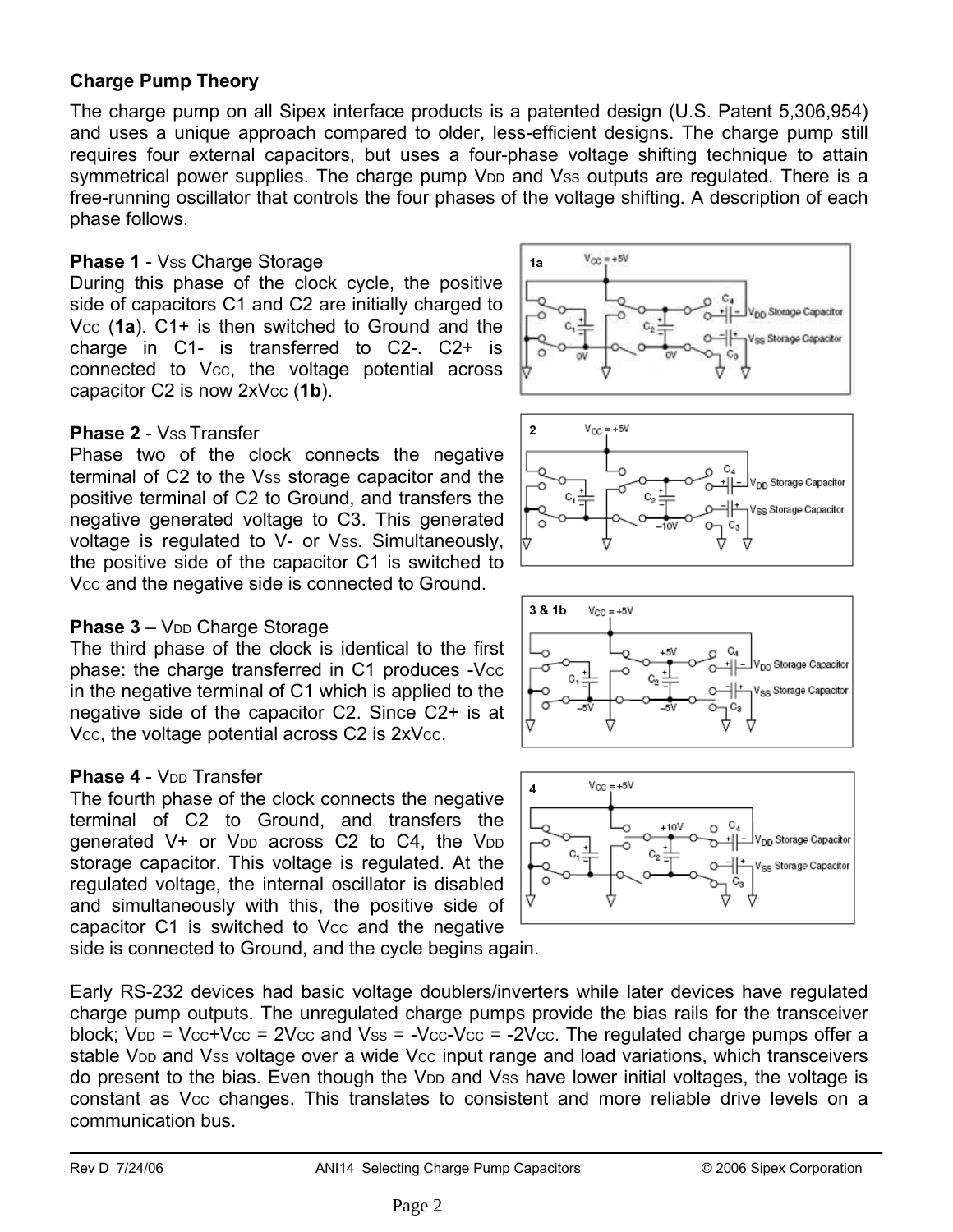## Regulated Charge Pump Waveforms - SP3223, Vcc=3V, TA=27°C, TX Loop Back to RX **Switching**



Regulated Charge Pump Waveforms - SP3223, Vcc=5V, TA=27°C, TX Loop Back to RX **Switching** 





**Fly Capacitor Negative Terminal**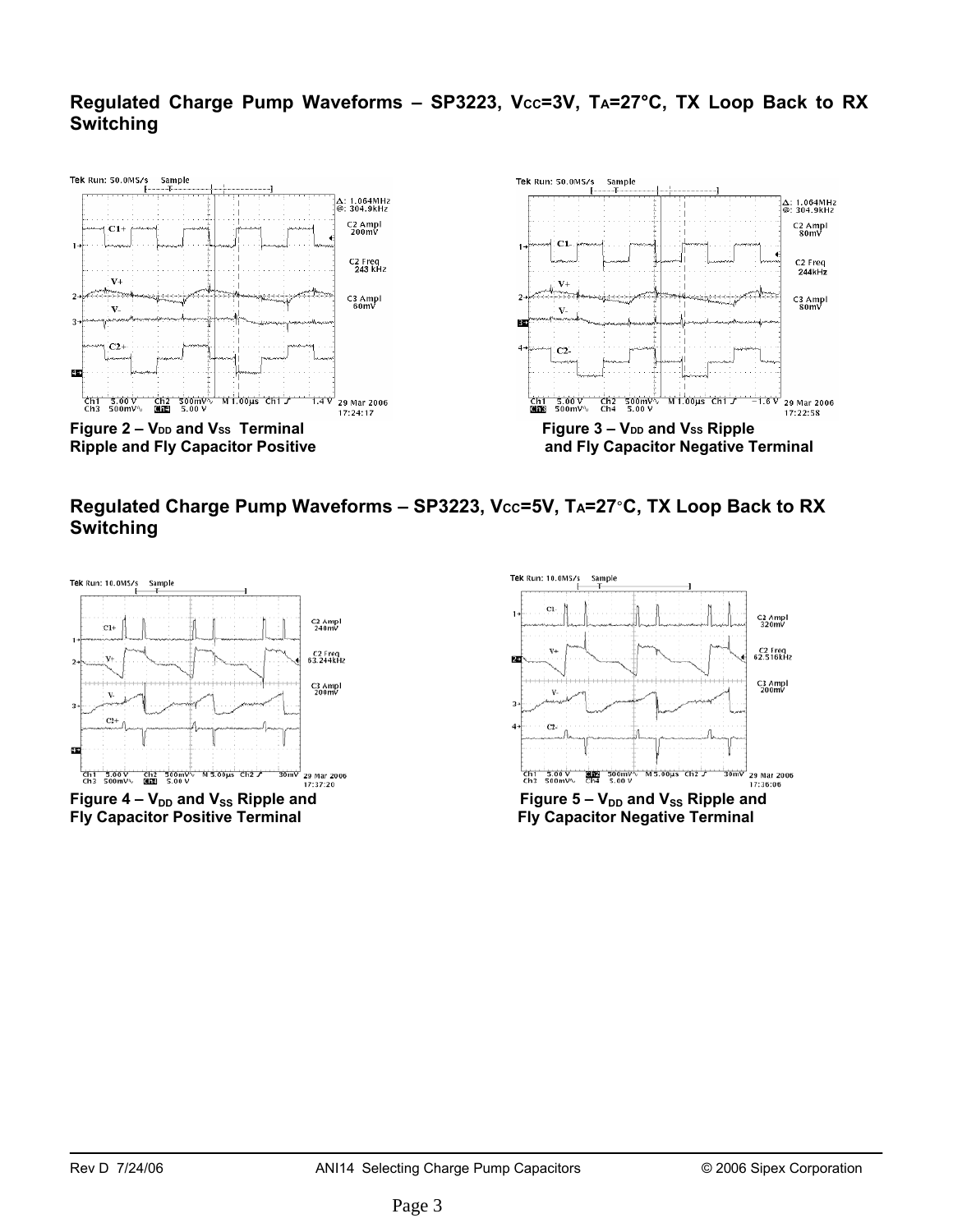## **Capacitor Values Effect on Circuit Performance**

Charge pump capacitor values are critical. Since they are a component of the charge pump circuitry, their value will affect its performance, which in turn affects the VOH and VOL levels of a communication system's transceivers. Initial power up times for a transceiver part will dictate the upper limit for the value of any of the four capacitors. Lower values will impact performance. C1 and C2 are responsible for the charge accumulation and can be reduced, but this will increase the output impedance of V<sub>DD</sub> and Vss causing voltage loss at the charge pump outputs. Reducing these capacitor values will limit the ability of the transceiver to maintain the DC voltages needed to generate the RS-232 output levels. The capacitor value range for all of the current Sipex products is listed on the Sipex website.<sup>1</sup>

Capacitors C3 and C4 are the output storage elements. They can also be reduced, but doing so will increase the ripple on V<sub>DD</sub> and Vss. Typically each driver will require  $0.1 \mu F$  of capacitance as a minimum to operate within all specified parameters. If five drivers are active in the circuit, then C3 and C4 must supply more current than if only one driver is active If five drivers are active in the circuit, then C3 and C4 must be larger than if only one driver is active. In order to operate at these minimum values, the supply voltage (Vcc) must be maintained at  $+5.0V \pm 5\%$ . Also, the ambient operating temperature must follow that specified in the datasheet. The capacitor values can be chosen to suit the particular application. The designer must balance board space, cost, and performance to maximize the design. The capacitors can be polarized or non–polarized, axial-leaded or surface-mount. As the size and value decrease, so does the cost, however, the value should be chosen to accommodate worst-case load conditions.

## **Capacitor Types**

The dielectric material separates the different capacitor types. There are many types with various properties; these properties affect temperature coefficient, working voltage, frequency of operation, aging, physical size, reliability, and price. Surface mount or chip capacitors are in most common use today due to their small size and ruggedness. The types commonly available in chip form are ceramic and electrolytic. Ceramic dielectric is more widely used because it is non-polarized, more stable over temperature, and has lower ESR than either tantalum or aluminum electrolytic dielectric. Ceramic chip capacitors are recommended for these reasons. ESR is a capacitor's equivalent series resistance and is a term in the dissipation factor which is the inverse of the quality (Q) of a capacitor. See Appendix B for the definitions of capacitor dielectric properties. A chart comparing capacitor dielectric properties is shown in appendix C.

#### **Capacitor Working Voltage**

The capacitor working voltage is a function of dielectric material breakdown. Capacitors should be operated below the specified working voltage. The information is included in each product datasheet. The charge pump storage caps on V<sub>DD</sub> and Vss see the charge pump output voltage and not the Vcc voltage. A product having Vcc=3V and a product with Vcc=5V will both output V<sub>DD</sub>=6V, so the capacitors must have a 10V working voltage. A working voltage of 16V is recommended to provide margin for variations in the application  $1$ .

 $1$  Refer the FAQs on the Sipex website. RS-232 Products: http://www.sipex.com/files/FamilyFAQs/RS232FAQ.PDF Muli-Protocol Products: http://www.sipex.com/files/FamilyFAQs/MultiprotocolFAQ.PDF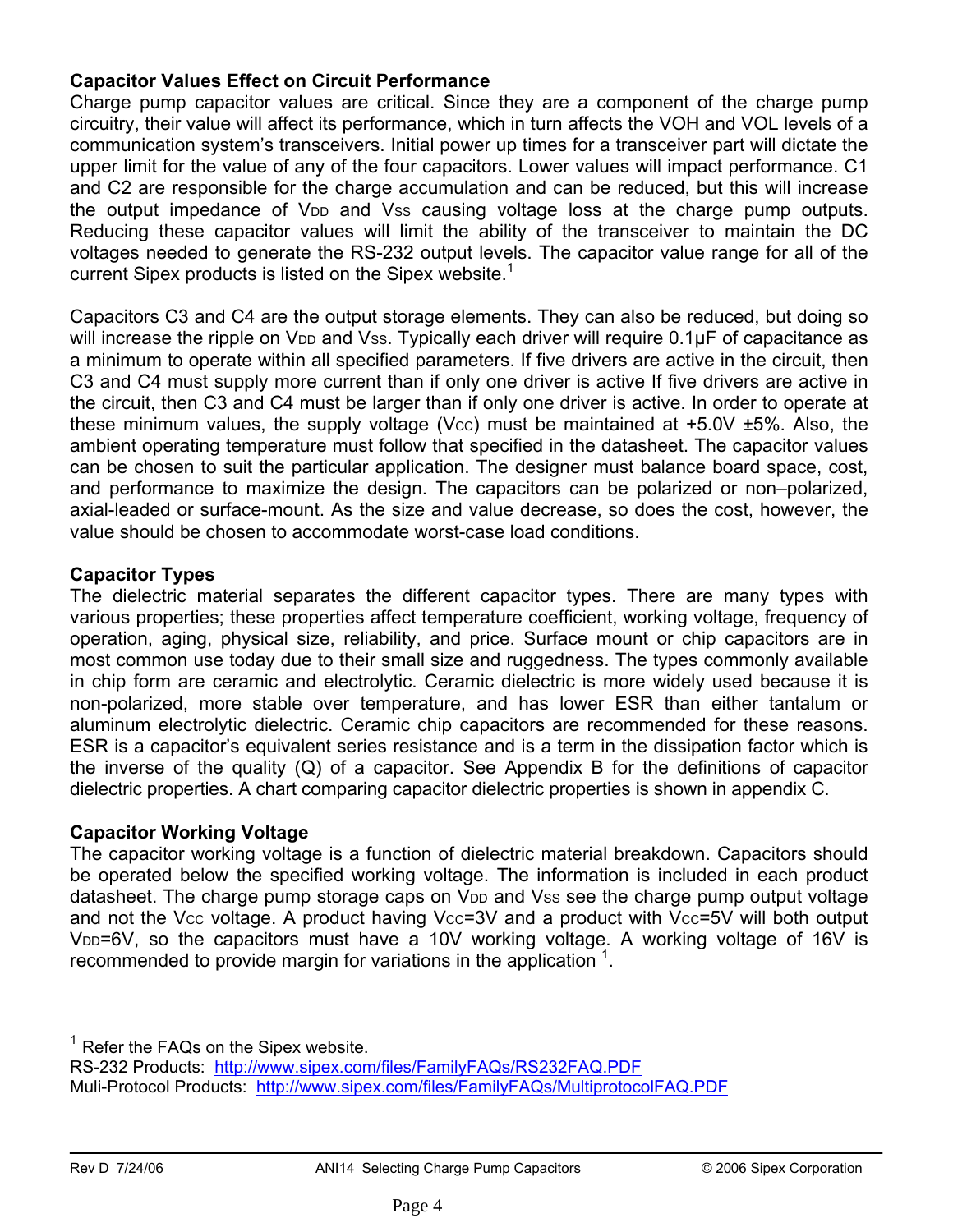#### **Capacitor Temperature Coefficient**

All capacitors have a temperature coefficient (TC). This factor will affect system performance and must be taken into account. Low TC capacitors are preferred but may add cost.

Ceramic capacitors are separated into three common grades of dielectric:

NP0 or C0G: best in all features except permittivity; due to the low K (dielectric constant) of the dielectric. Typical tolerance is 5%. Best temperature performance.

X7R: just a bit more expensive than the low grade Z5U, but improved in tolerance and temperature characteristics. Temperature coefficient is non-linear, however. Typical tolerance is 10%.

Z5U: Suffers from a relatively large temperature coefficient. Good points include price and size. These are the classic bypass capacitors. Typical tolerance is 20%. Temperature behavior of the 3 ceramic dielectric grades:

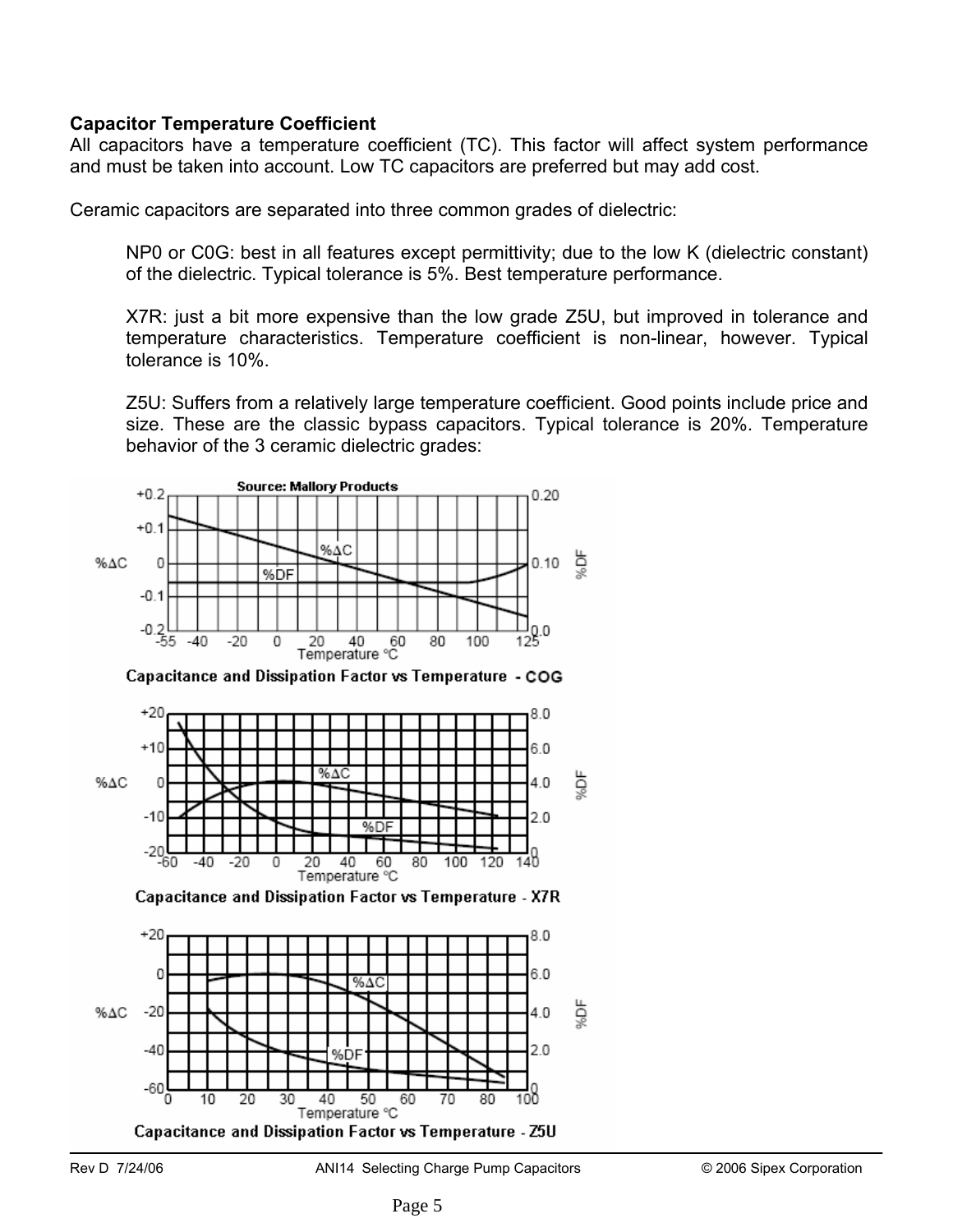# **Vcc Capacitor (Decoupling, Bypass or Input Capacitor)**

The decoupling capacitor supplies transient current to the chip. Without decoupling, the IC demands current faster than the power supply connection can supply it, as parts of the circuit rapidly switch on and off. As a result, electronics will frequently use multiple bypass capacitors a small 0.1 µF rated for high frequencies and a large electrolytic rated for lower frequencies, and occasionally, an intermediate value capacitor. The Vcc capacitor will also decrease input voltage and current ripple filtering noise from going back into the power supply. A small 0.1μF capacitor mounted as close to the device as practical is recommended for most interface products. Some of the multiprotocol products recommend larger decoupling capacitors.

# **PCB Board and System Design**

Capacitors should be placed as close to the device as possible. This will optimize the PCB trace parasitic elements of series resistance, series inductance and parallel capacitance. All of these elements will affect performance. The series resistance of the PCB trace will look the same as capacitor ESR to the circuit and reduce the charge pump output.

The charge pump outputs should not be used as an auxiliary output to bias other circuits in your system. The charge pumps are designed to provide enough energy tomaintain the proper bias for the transceiver circuit over all the variations of supply voltage, temperature and integrated circuit process. Therefore, operational margin for the design does not provide for extra loading that additional circuitry would impose on the charge pump.

## **Measure V<sub>DD</sub> and Vss Output Resistance for a Regulated Charge Pump**

Measure the V<sub>DD</sub> voltage to determine if the charge pump is regulated. The unregulated voltage for V<sub>DD</sub> would be two times the V<sub>CC</sub> voltage. If V<sub>DD</sub> measures below this with no load the charge pump is regulated. Note that the unloaded regulated V<sub>DD</sub> voltage is not needed in the calculation.

Load the V<sub>DD</sub> output with a resistance (RLOAD) low enough to bring the V<sub>DD</sub> voltage to 2 volts below its regulated output voltage. Record both V<sub>DD</sub> and RLOAD.

Calculate Rout using the equation: **Rout** = (2<sup>\*</sup>Vcc)-V<sub>DD</sub>) / (V<sub>DD</sub>/RLOAD)

Given: SP232, Vcc=5V, TA=27°C, RLOAD=200 $\Omega$ , VDD=4.58V=>ROUT = 237 $\Omega$ 

# **Measure Charge Pump Efficiency**

There are many ways to measure efficiency (N);using small value accurate resistors to determine the input and output power is an accurate method. Since the currents in interface circuits are relatively small, the measurement resistor can be relatively large. Efficiency is the same when measuring one output or both outputs, so oneoutput is measured for simplicity.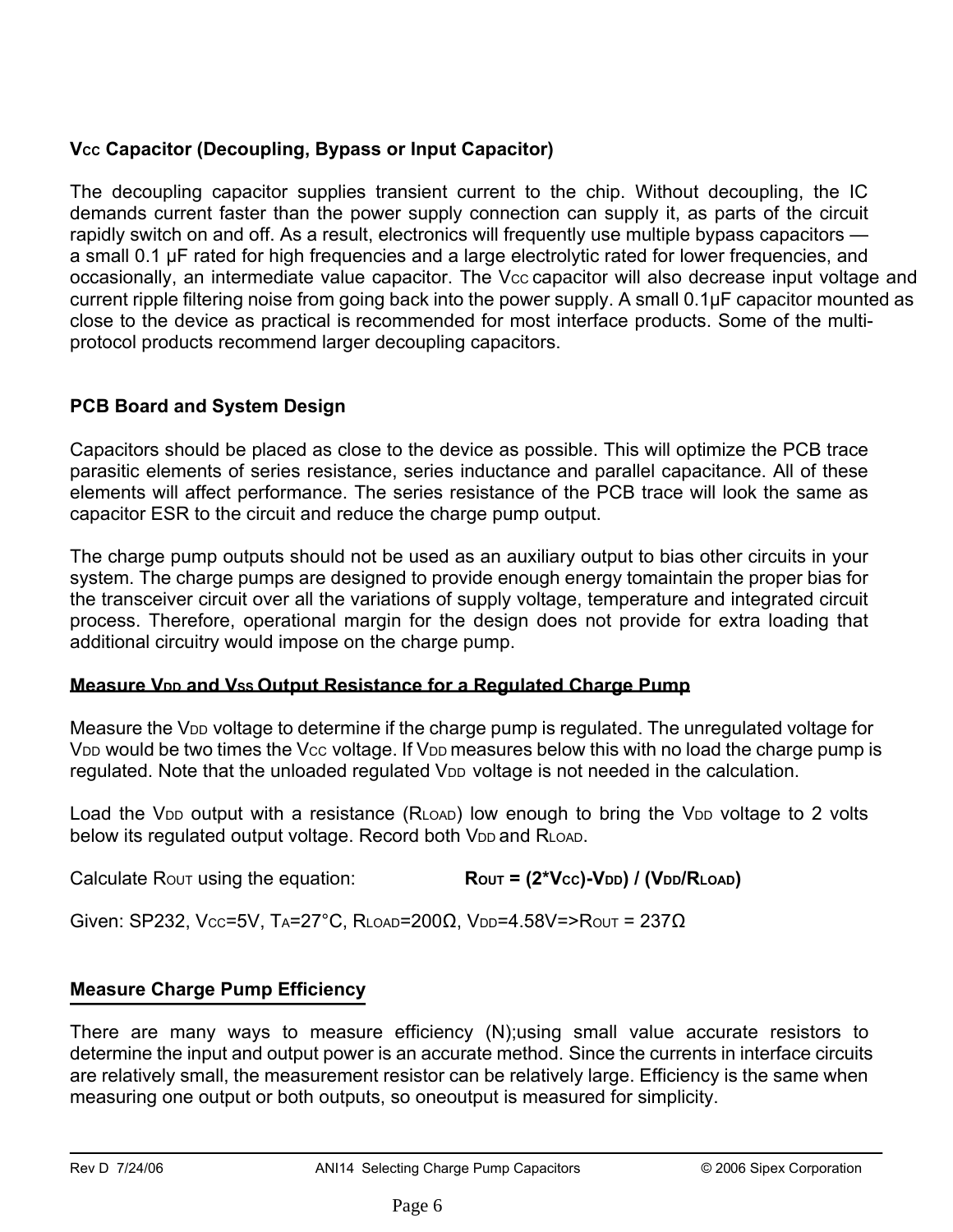To measure efficiency for  $V_{DD}$  and  $V_{SS}$ , load both outputs equally and substitute the Pout term with:  $(VDD<sup>2</sup> + Vss<sup>2</sup>)/R$ load

Use no signals or loads on the drivers or receivers for this test.

Connect a 1 $\Omega$ , 0.1% resistor (R<sub>IN</sub>) in series with the Vcc line.

Turn on Vcc and measure the voltage drop VINQ across RIN with a voltmeter (VDD is unloaded). Connect a 600 $Ω$ , 0.1% resistor (RLOAD) from

V<sub>DD</sub> to Ground.

The RLOAD value should be set to pull a typical current from the charge pump V<sub>DD</sub> node.

Measure the voltage drop Vout across RLOAD. Measure the voltage drop V<sub>IN</sub> across R<sub>IN</sub> again.

 $P_{IN} = V_{CC}$ \* IIN, IIN = VIN/RIN

 $P_{INO} = Vcc^*IQ$ ,  $IQ = V_{INO}/R_{IN}$ 

 $P_{\text{OUT}} = \text{Vout*}$ lout, Iout =  $\text{Vout/}R$ load

**N = 100 \* POUT / (PIN + PINQ)** 

SP232, TA=27°C, Vcc=5V, IQ= 0.5mA IIN=13.6mA, VOUT=5.69V, RLOAD=1000Ω, IOUT=5.69mA  $N = 100 * 32.5$ mW / (68mW + 2.5mW) = 45.9 %

# **Ripple Voltage Measurements**

**Table 1 – SP3223, VDD and VCC Ripple Voltage versus CVDD and CVCC – VCC=5V, RL=1kΩ, TA=27°C** 

| $V_{DD} (V)$ | $CVDD$ (uF) | $\mathsf{I}_{DD}(\mathsf{mA})$ | <b>VDDRIPPLE (V)</b> | Cycc (uF) | <b>VCCRIPPLE (V)</b> | In (mA) | F (kHz) |
|--------------|-------------|--------------------------------|----------------------|-----------|----------------------|---------|---------|
| 5.59         | 0.10        | 5.6                            | 1.00                 | 0.10      | 0.60                 | 13.5    | 90      |
| 5.56         | 0.22        | 5.6                            | 0.40                 | 0.10      | 0.50                 | 13.8    | 130     |
| 5.56         | 0.47        | 5.6                            | 0.16                 | 0.10      | 0.40                 | 14.3    | 200     |
| 5.55         | 1.00        | 5.6                            | 0.10                 | 0.10      | 0.38                 | 14.0    | 193     |
| 5.61         | 0.10        | 5.6                            | 0.40                 | 0.22      | 0.23                 | 13.4    | 64      |
| 5.61         | 0.10        | 5.6                            | 0.40                 | 0.47      | 0.13                 | 13.5    | 64      |
| 5.61         | 0.10        | 5.6                            | 0.40                 | 1.00      | 0.09                 | 13.4    | 64      |

Output ripple voltage decreases as the output capacitor  $(Cv_{DD})$  is increased. Input ripple voltage decreases as the input capacitor (Cvcc) is increased. It is also affected by the storage capacitor value. The charge pump frequency depends on the load current and storage capacitor due to the regulation. The ripple voltage must be measured with an oscilloscope. It is best to use a digital oscilloscope and stop the sampling because the ripple voltage has a large measure of jitter causing the scope to have difficult triggering.

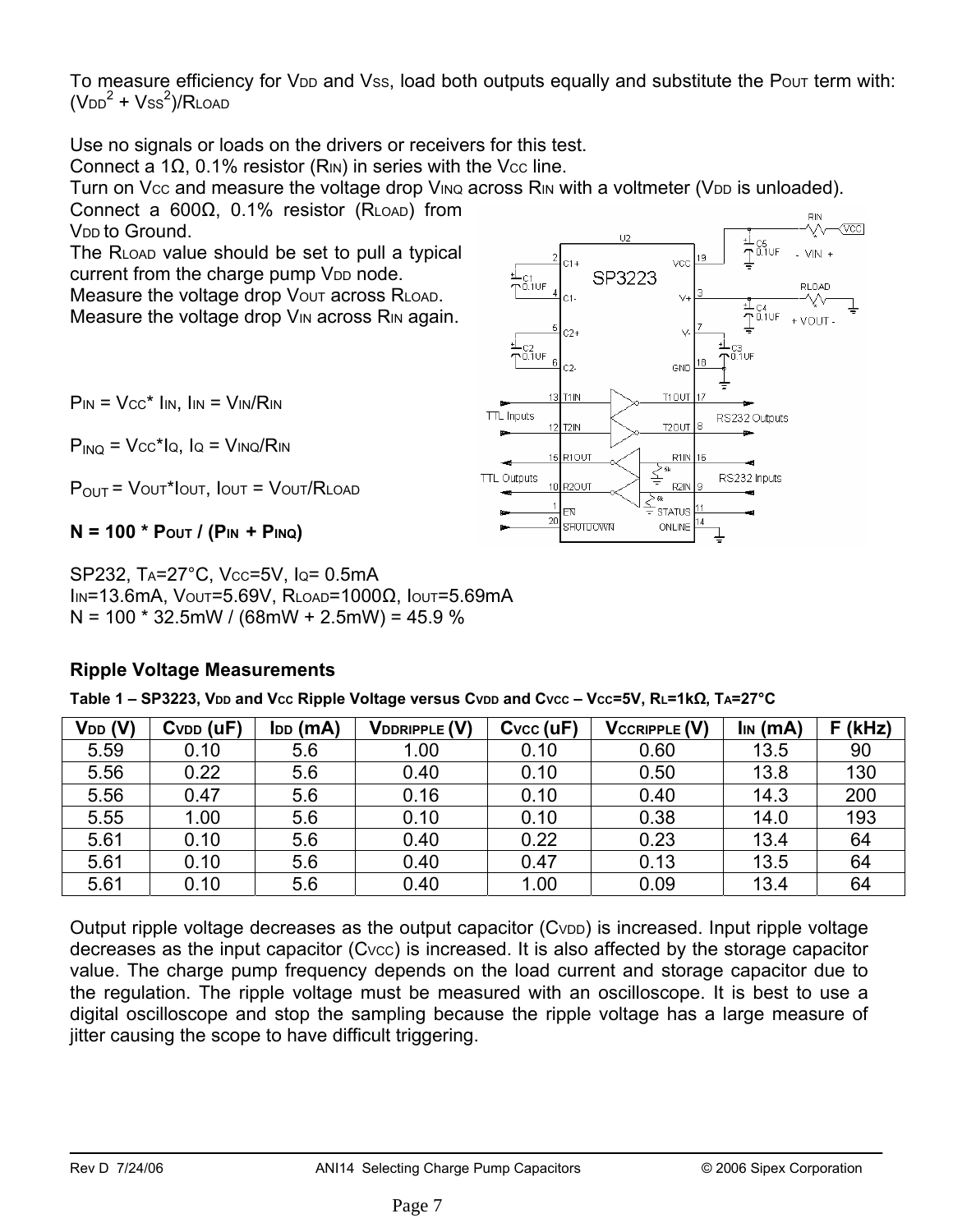## **Efficiency and Output Resistance Measurements**

|        |           |                  |                             | <b>VRIPPLE</b> |           |           |       |                 |  |
|--------|-----------|------------------|-----------------------------|----------------|-----------|-----------|-------|-----------------|--|
| Vec(V) | RLOAD (V) | $V_{DD}(\Omega)$ | $\mathsf{lin}(\mathsf{mA})$ | (V)            | $F$ (kHz) | Ιουτ (mA) | N(% ) | ROUT $(\Omega)$ |  |
| 5      | 1000000   | 5.79             | 0.5                         | 0.600          | 0.3       | 0.006     | 0.7   | 727116          |  |
| 5      | 3000      | 5.60             | 5.0                         | 0.800          | 38        | 1.9       | 38.0  | 2357            |  |
| 5      | 2000      | 5.67             | 7.2                         | 0.800          | 50        | 2.8       | 41.8  | 1527            |  |
| 5      | 1000      | 5.69             | 13.6                        | 0.920          | 90        | 5.7       | 45.9  | 757             |  |
| 5      | 500       | 5.36             | 24.9                        | 1.290          | 102       | 10.7      | 45.2  | 433             |  |
| 5      | 400       | 5.44             | 31.9                        | 0.920          | 194       | 13.6      | 45.7  | 335             |  |
| 5      | 300       | 5.11             | 38.4                        | 1.420          | 130       | 17.0      |       | 287             |  |
| 5      | 200       | 4.58             | 62.5                        | 1.300          | 125       | 22.9      | 33.3  | 237             |  |
| 5      | 150       | 4.30             | 96.2                        | 0.900          | 152       | 28.7      | 25.5  | 199             |  |
| 5      | 100       | 4.18             | 125.3                       | 0.600          | 177       | 41.8      | 27.8  | 139             |  |
| 5      | 50        | 4.10             | 175.8                       | 0.200          | 195       | 82.0      | 38.1  | 72              |  |
| 3      | 30000     | 5.54             | 1.2                         | 0.154          | 11        | 0.2       | 12.0  | 2473            |  |
| 3      | 3000      | 5.52             | 6.2                         | 0.150          | 277       | 1.8       | 30.1  | 263             |  |
| 3      | 2000      | 5.51             | 8.1                         | 0.146          | 223       | 2.8       | 35.3  | 177             |  |
| 3      | 1000      | 5.26             | 12.8                        | 0.260          | 227       | 5.3       | 41.9  | 141             |  |

Table 2 – SP3223, Efficiency and Output Resistance versus Load Current and V<sub>cc</sub>, TA=27°C

The efficiency is typically around 46% when the part is in regulation. The efficiency number is low for this product running at Vcc=5V, because the charge pump topology uses doublers but is regulated to 5.7V. If the output voltage was 10V the efficiency would approach 100%. The efficiency decreases when Vcc=3V because the part is regulating and therefore switching more often to maintain the same output voltage. The efficiency includes the quiescent current attributed to the input voltage. The output resistance of the charge pump averages  $250\Omega$  when in regulation and increases linearly when driven out of regulation



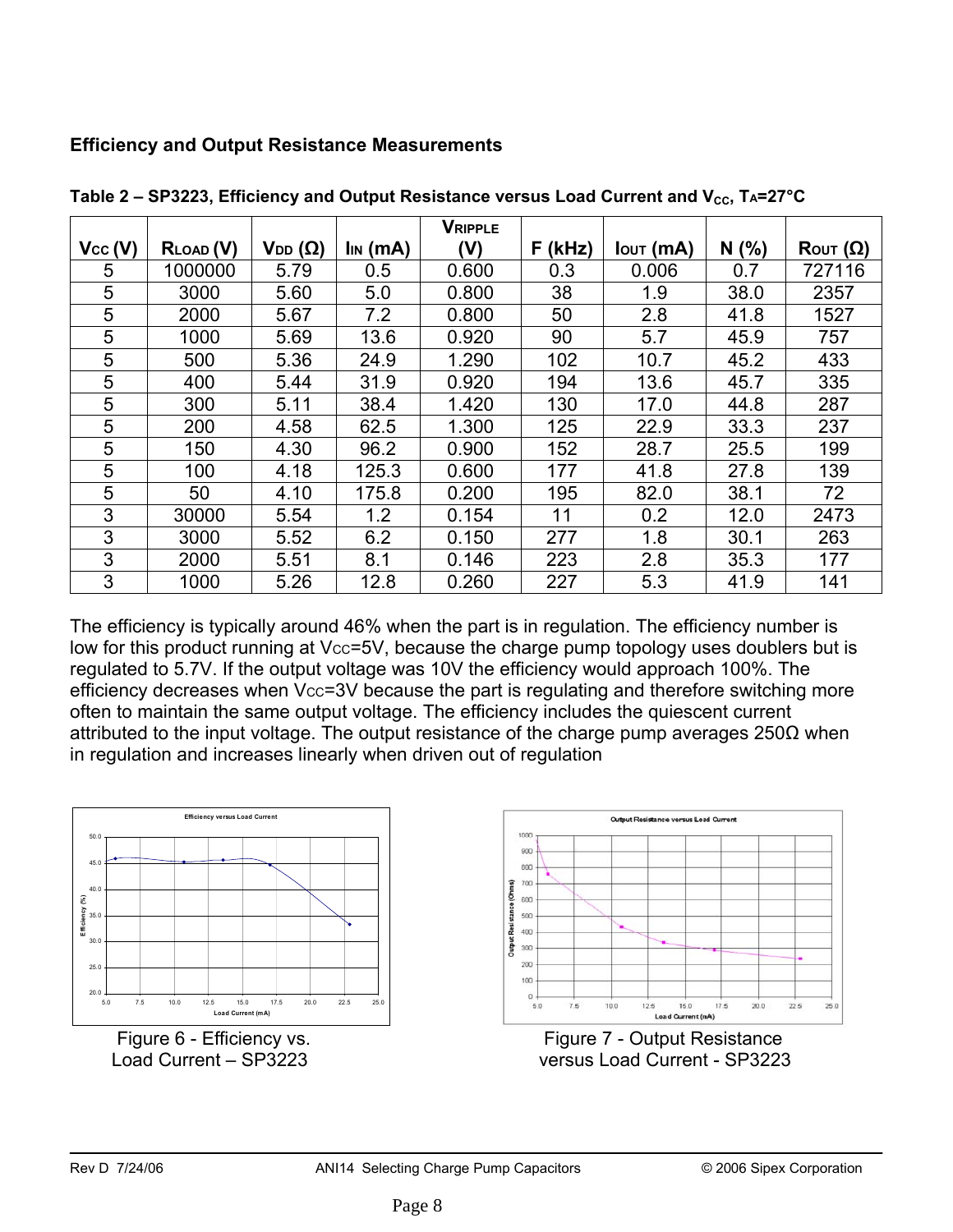## **Power-On or Start-Up Time**

Sipex conducted an empirical study on the SP232 to determine the effect of charge pump capacitor values on initial power-up times. The data provides a guideline for power-up time requirements for system designers. The transmitter output will be ready to transmit data after the times given in the table. The data is given for different supply ramp rates and charge pump capacitor values. This is a typical time value based on a small sample size and is not a guarantee, only a guideline. A robust design should provide at least 100% margin.

**Table 3 –Time to T1 Final Output Voltage versus Power Supply Ramp and Charge Pump Capacitor Value** 

| Capacitance $(\mu F)$ => |                                                   |     |     |  |  |  |  |  |
|--------------------------|---------------------------------------------------|-----|-----|--|--|--|--|--|
| Supply Ramp Time (ms)    | The Time for T10UT to reach it's final value (ms) |     |     |  |  |  |  |  |
| 48                       |                                                   |     | 96  |  |  |  |  |  |
|                          |                                                   | 0.8 |     |  |  |  |  |  |
|                          |                                                   | 04  | 6 4 |  |  |  |  |  |
|                          |                                                   |     |     |  |  |  |  |  |
|                          |                                                   |     |     |  |  |  |  |  |



The time for T1out to reach it's final value is measured from the end of the supply ramp. There is only a small delay (<1ms) for 0.1μF charge pump capacitors.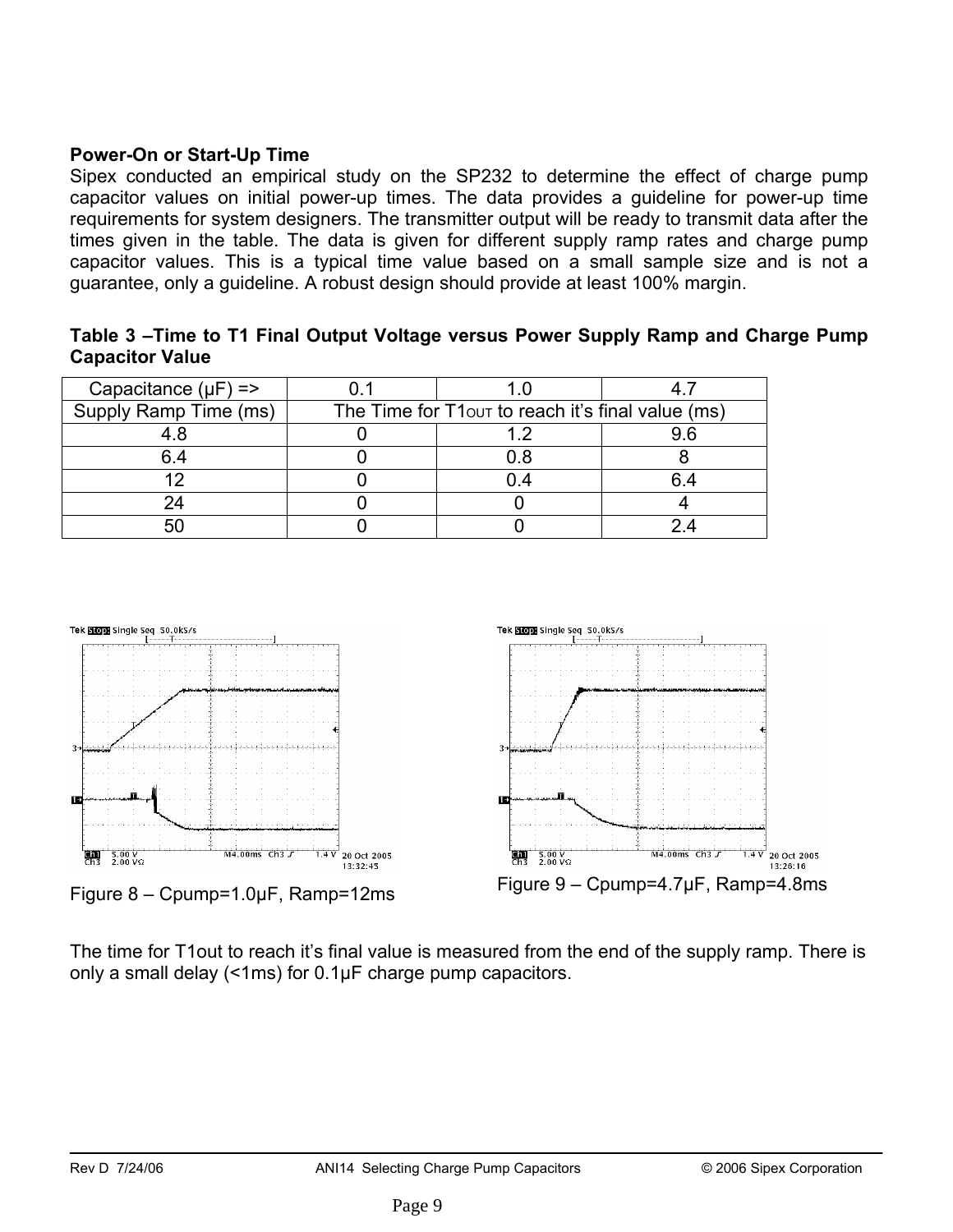## **Summary**

- Charge pump strength is determined by the flying caps.
- Charge pump ripple is determined by the storage caps.
- Capacitor values can be tuned to a specific application.
- Simple tests for Rout, ripple voltage and efficiency can be conducted to ensure proper operation when selecting cap values.
- Rout indicates the relative strength of a charge pump.
- Efficiency indicates a well tuned pump for a given operating load.
- Ripple voltage and start-up time trade off when selecting the storage caps.
- Stay within the recommended capacitor value range for reliable performance.
- Refer to the RS-232 FAQ on the Sipex website for the recommended Capacitor value ranges for interface products.
- Ceramic capacitors are recommended due to their low ESR, low TC, long life and small size.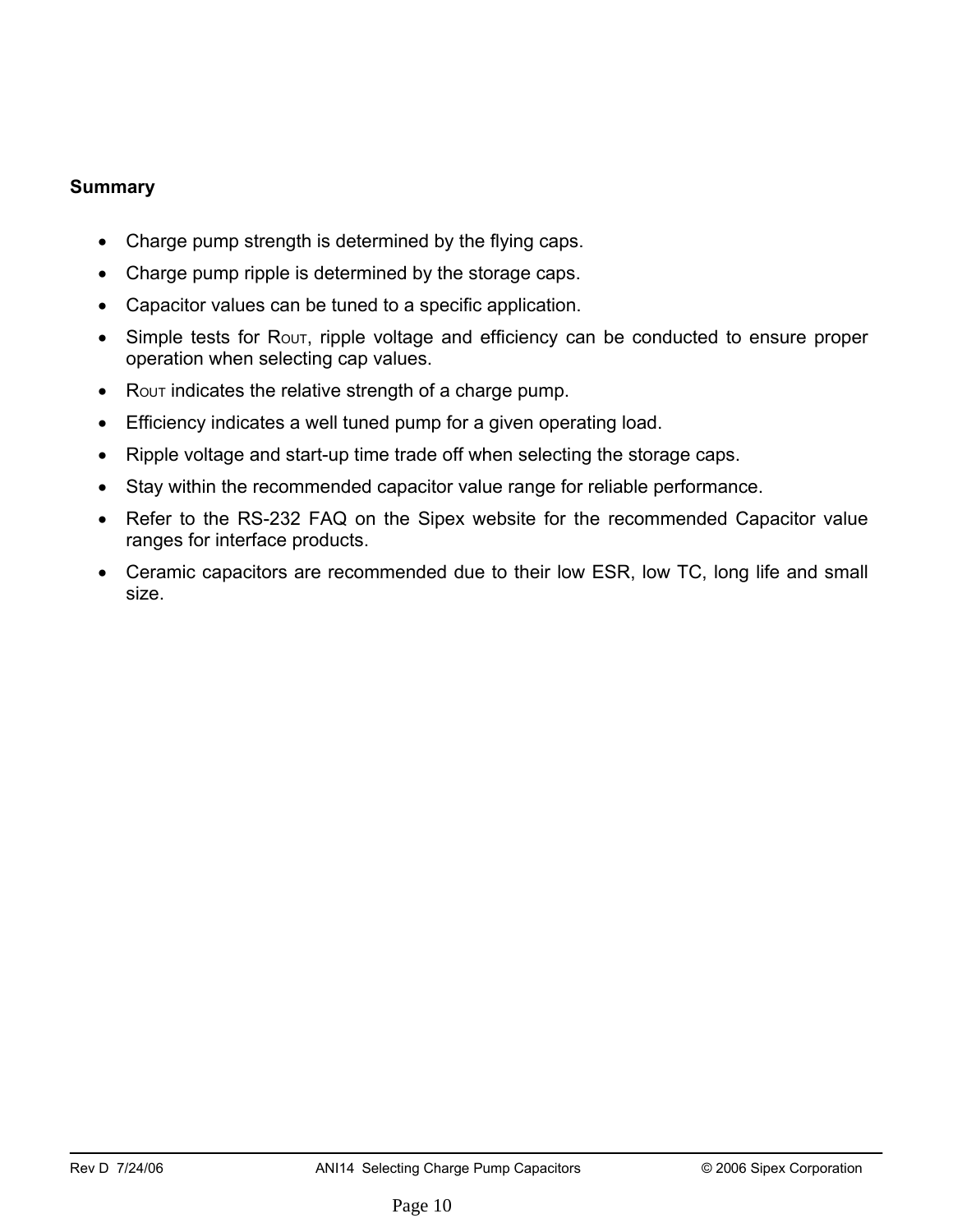# **Appendix A**

# **Charge Pump Equations**

C1 and C2 are the flying capacitors, while C3 and C4 are the output storage or load capacitors (CL).

Peak-to-peak output ripple voltage is: VRIPPLE = [lout / (2\*fPUMP<sup>\*</sup>CL)] + lout\*ESRcL

Output ripple voltage is calculated by noting that capacitor CL supplies the output current during one half of the charge pump cycle.  $I_{\text{OUT}}$  is the quiescent and load current of all the transceivers for a product.

Losses in applications can be anticipated from the following:

Charge Pump Output Resistance: **VLOSS= ILOAD x ROUT**

Where VLoss is the voltage drop due to the output resistance, lout is the load current, and Rout is the output resistance.

# Fly Capacitor ESR: **VLOSSC1,C2 =4 x (ESRC1+ESRC2) x IOUT**

Where V<sub>LOSS</sub> C1, C2 is the voltage drop due to the charge pump capacitor, C1+C2, ESR is the equivalent series resistance of C1+C2, and  $I_{\text{OUT}}$  is the load current. The losses in C1 and C2 are larger than the losses in the reservoir capacitors, C3 and C4, because they handle a current almost four times larger than the load current during charge pump operation. As a result of this, a change in the capacitor ESR has a much greater impact on the performance for C1 than for C2.

Storage Capacitor ESR: **VLOSSC3,C4 = ESRC3,C4 x IOUT** 

Where VLoss C3, C4 is the voltage drop due to the storage capacitors C3 and C4, ESRc3, c4 is the ESR of C3 and C4, and  $I_{\text{LOAD}}$  is the load current. Increasing the capacitance of C3 and C4 and/or reducing its ESR can reduce the output ripple that may be caused by the charge pump. A designer can filter high-frequency noise at the output by implementing a low ESR capacitor at C3 and C4. Generally, capacitors with larger capacitance values and higher voltage ratings tend to reduce ESR.

# **Effective Open Loop Output Resistance (ROL)**

The effective open loop output resistance  $(RoL)$  of a charge pump is a very important parameter which determines the strength of the charge pump. The value of this parameter depends on many factors such as the oscillator frequency (Fosc), value of the flying capacitor ( $C_{FLY}$ ), the non-overlap time, the total internal switch resistances (**Σ**RS), and the ESR of the external capacitors. A first order approximation for  $Ro\omega$  is given below: The effective open loop output resistance (ROL) of a charge pump is a very important parameter which determines the strength of the charge pump. The value of this parameter depends on many factors such as the oscillator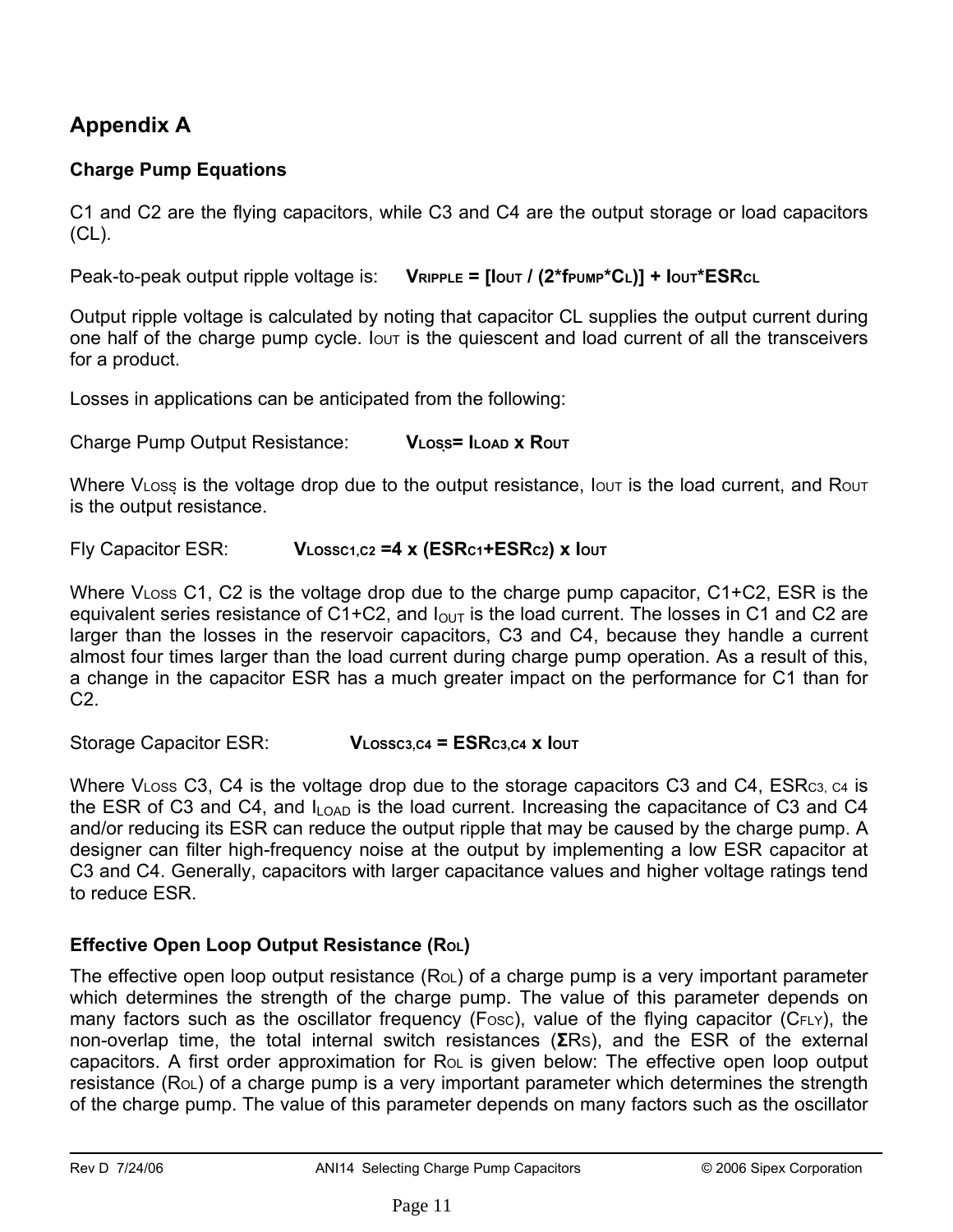frequency (Fosc), value of the flying capacitor ( $C_{FLY}$ ), the non-overlap time, the internal switch resistances (Rs), and the ESR of the external capacitors. A first order approximation for R $o\text{L}$  is given below:

# **ROL= 2ΣRS + 1 / (FOSC\*CFLY)**

For very light load applications, the flying capacitor may be reduced to save space or cost.

From the first order approximation of above, the theoretical minimum output resistance of a voltage doubling charge pump can be expressed by the following equation:

**ROL (MIN) = (2VIN-VOUT)/IOUT 1 / (FOSC\*CFLY)** 

Where, Fosc is the switching frequency and CFLY is the value of the flying capacitor. The charge pump will typically be weaker than the theoretical limit due to additional switch resistance. However, the above expression can be used as a guideline in determining a starting capacitor value.

# **Efficiency**

A charge pump theoretically produces a doubled voltage at 100% efficiency. However in the real world, there is a small voltage drop on the output which reduces the output efficiency. Charge Pumps can usually run 99.9% efficient without driving a load. While driving a load, the efficiency remains over 90%.

**Output Voltage Efficiency = Vout / (-2\*Vcc);**  $V$ OUT =  $-2$ <sup>\*</sup> $V$ cc +  $V$ DROP **VDROP = (IOUT)\*(ROUT) Power Loss = Iout\*(VDROP)** 

The efficiency changes as the external charge pump capacitors are varied. Larger capacitor values will strengthen the output and reduce output ripple. Although smaller capacitors will cost less and save board space, lower values will reduce the output drive capability and also increase the output ripple.

The ESR of the charge pump capacitors also determines the output resistance. Assuming that switch resistances are approximately equal, the output resistance can be derived as shown below:

# **ROUT = 16\*(RSW1-3) + 4\*(ESRC1+ ESRC2) + ESRC3,C4 + 1 / (FOSC \* C1) + 1 / (FOSC \* C2)**

The outputs of devices that are not regulated are dependent on the output resistance and the amount of load current. As the load current increases, losses may slightly increase at the output and the voltage may drop slightly. The loss at the positive output,  $V_{\text{LOSS}}$ , equals the current draw,  $I<sub>OUT</sub>$  from  $V<sub>OUT</sub>$  times the charge pump's source or output resistance,  $R<sub>OUT</sub>$ :

# **VLOSS = IOUT x ROUT**

The actual output voltage at  $V_{\text{OUT}}$  will be two times the voltage difference of V<sub>IN</sub> and VLoss: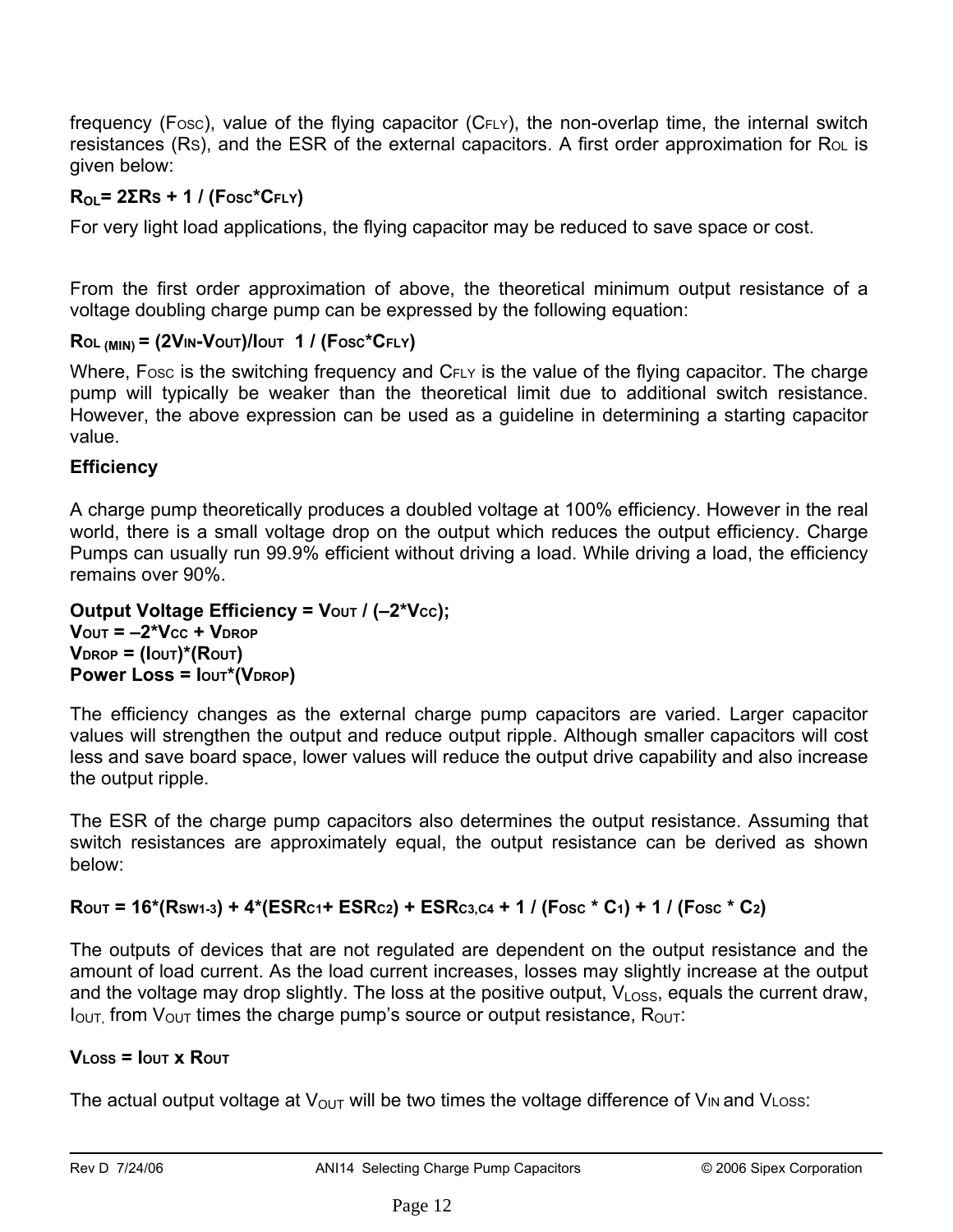# **VOUT = 2(VIN - VLOSS)**

Theoretically, the total power loss of a switched capacitor voltage converter can be summed up as follows:

## $P<sub>L</sub>$ <sub>OSS</sub> =  $P<sub>INT</sub>$  +  $P<sub>CAP</sub>$  +  $P<sub>CONV</sub>$

Where  $P<sub>Loss</sub>$  is the total power loss,  $P<sub>INT</sub>$  is the total internal loss in the IC including any losses in the MOSFET switches, Pcap is the resistive loss of the charge pump capacitors, and Pconv is the total conversion loss during charge transfer between the flying and output capacitors. These are the three theoretical factors that may affect the power efficiency of devices. Internal losses come from the power dissipated in the IC's internal circuitry. Losses in the charge pump capacitors will be induced by the capacitors' ESR. The effects of the ESR losses and the output resistance can be found in the following equation:  $I_{\text{OUT}}^2$  x  $R_{\text{OUT}} = P_{\text{CAP}} + P_{\text{CONV}}$ And

## **ROUT** » **4 x (2 x RSWITCHES + ESRC1 + ESRC2) + 1** / **FOSC x C1**

Where  $I_{\text{OUT}}$  is the output current,  $R_{\text{OUT}}$  is the circuit's output resistance, Rswitches is the internal resistance of the MOSFET switches, ESRC1 and ESRC2 are the ESR of their respective capacitors, and  $F_{\text{OSC}}$  is the oscillator frequency. Conversion losses will happen during the charge transfer between the flying capacitor, C1, C2 and the output capacitor, C3 or C4 when there is a voltage difference between them. Pcony can be determined by the following equation:

 $P_{\text{CONV}} = F_{\text{OSC}} \times [1/2 \times (C_1 + C_2) \times (V_{\text{IN}}^2 - V_{\text{OUT}}^2) + 1/2 \times C_3 \times (V_{\text{RIPPLE}}^2 - 2 \times V_{\text{OUT}} \times V_{\text{RIPPLE}})]$ 

# **Actual Efficiency**

To determine the actual efficiency of operation, a designer can use the following equation:

## Efficiency (ACTUAL) = x 100% Pout / PIN

Where  $P_{\text{OUT}} = V_{\text{OUT}}$  x lout and  $P_{\text{IN}} = V_{\text{IN}}$  x lin where  $P_{\text{OUT}}$  is the power output,  $V_{\text{OUT}}$  is the output voltage,  $I_{\text{OUT}}$  is the output current,  $P_{\text{IN}}$  is the power from the supply driving the device,  $V_{\text{IN}}$  is the supply input voltage, and I<sub>IN</sub> is the supply input current.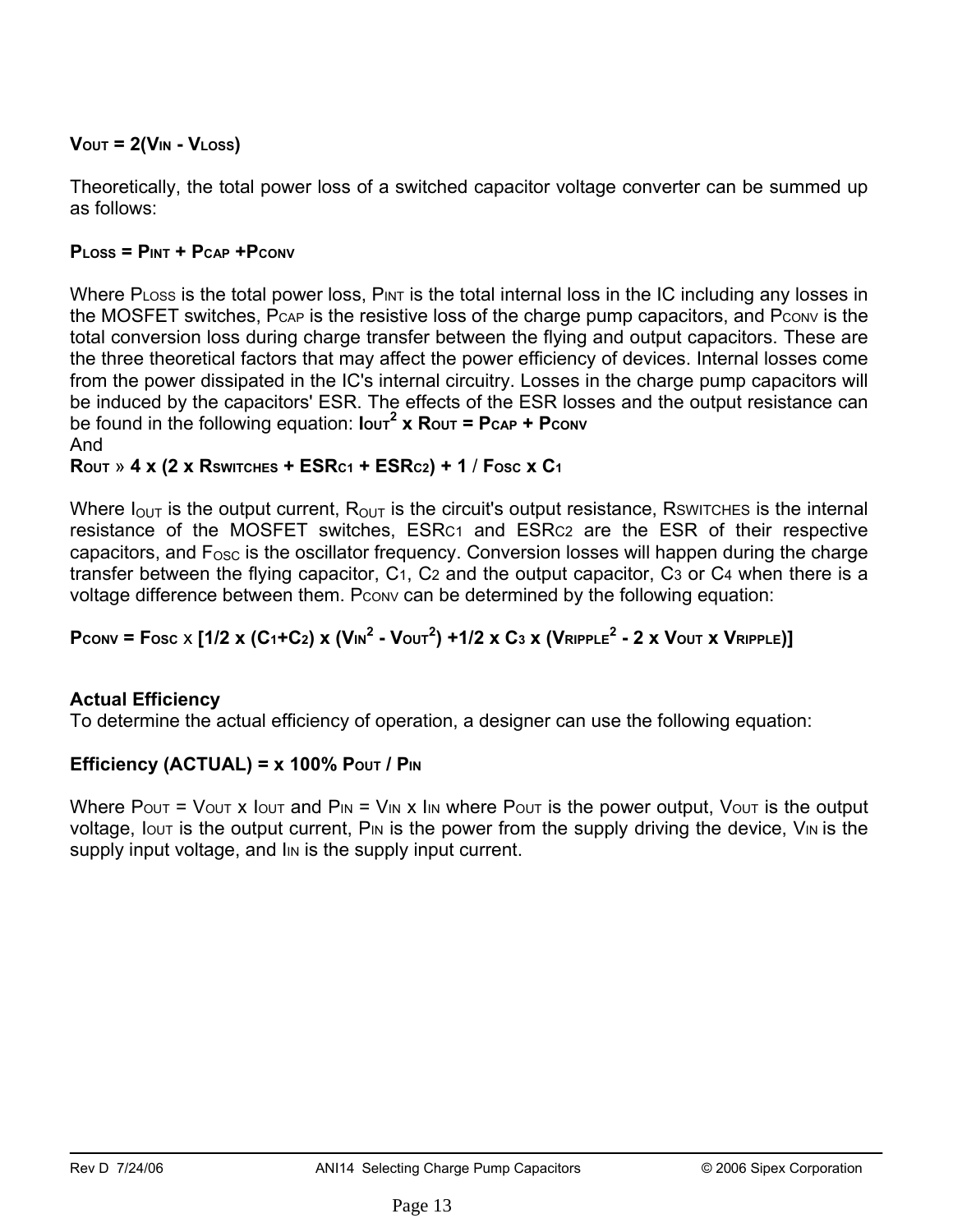# **Appendix B**

**Glossary -** http://xtronics.com/reference/esr.htm

The ESR rating of a capacitor is a rating of quality. A theoretically perfect capacitor would be lossless and have an ESR of zero. It would have no in-phase AC resistance. Realistically, however, all capacitors have some amount of ESR. To understand why, let us review what a capacitor is and what they are made of and how we rate them.

## **What is a Capacitor?**

A capacitor consists of two conductive metal plates separated by an insulating dielectric. The dielectric can be made of glass, ceramic, tantalum oxide, or plastics such as polyethylene or polycarbonate. Even air can be used as the dielectric. When the capacitor holds some energy in the form of extra electrons on one plate and electron holes on the other we say that the capacitor is charged.

## **Farads**

Capacitance (C) is the amount of charge per Volt of potential that a capacitor holds. (C =Q/V where  $Q =$  coulombs (the unit of charge) and  $V =$  Volts)

Capacitance is measured in Farads, but most often a small fraction of a Farad thus:

- micro-Farads,  $\mu$ F, (10<sup>-6</sup>) Farads
- pico-Farads,  $pF$ , (10<sup>-12</sup>) Farads (sometimes called 'puffs' in engineering slang)

The energy stored in a capacitor is  $E = CV^2/2$  *E* is in joules.

Thus, the average power in watts is  $P_{av}$  =  $CV^2/2t$  where  $t$  = time in seconds.

The maximum voltage rating and its capacitance determine the amount of energy a capacitor holds. The voltage rating increases with increasing dielectric strength and the thickness of the dielectric. The capacitance increases with the area of the plates and decreases with the thickness of the dielectric.

Thus, the capacitance of a capacitor (*C*) is related to the plate area (*A*), plate separation distance (*d*) and permittivity (ε) of the dielectric by the following equation:

*C =* ε*A/d* Here *A* and *d* are based on meters as the unit and ε is in coulombs squared per Newton-meters squared.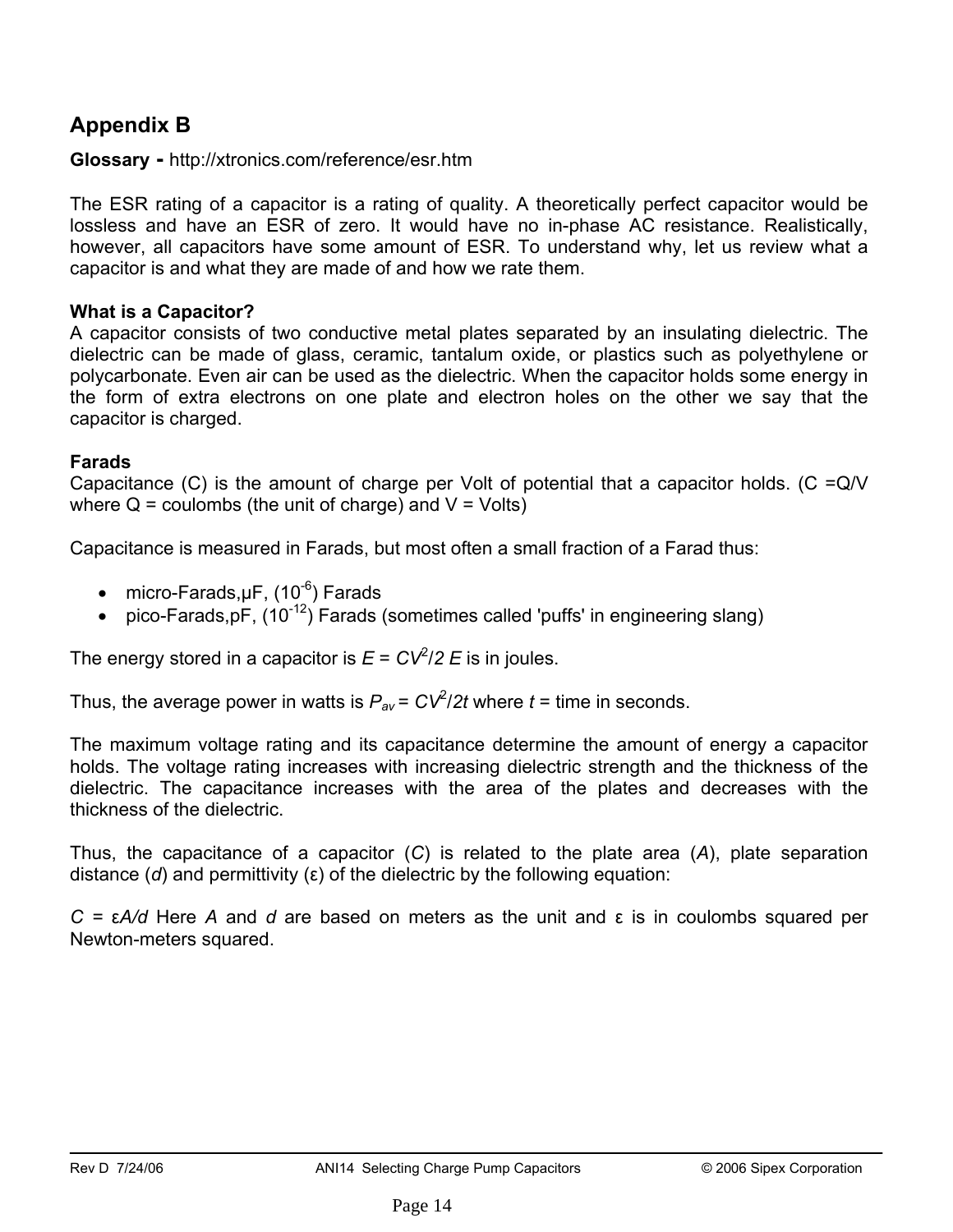## **Dielectric Constants**

Dielectric constant (*k*) gets its value by comparison of the charge holding ability of a vacuum where *k* = 1. Thus, *k* is the ratio of the capacitance with a volume of dielectric compared to that of a vacuum dielectric.

 $K = \epsilon_{d}/\epsilon_{0}$  Where  $\epsilon_{d}$  is the permittivity of the dielectric and  $\epsilon_{0}$  is the permittivity of free space.

Air has nearly the same dielectric value as a vacuum with  $k = 1.0001$ . Teflon, a very good insulator, has a value of *k* =2 while the plastics range in the low 2s to low 3s. Mica has a value of *k* =6. Aluminum oxide is 7, tantalum's *k* is 11 and the ceramics range from 35 to over 6,000.

Dielectric constants vary with temperature, voltage, and frequency making capacitors messy devices to characterize. Whole books have been written about choosing the correct dielectric for an application, balancing the desires of temperature range, temperature stability, size, cost, reliability, dielectric absorption, voltage coefficients, current handling capacity, and ESR.

## **Dielectric strength**

Dielectric strength is a property of the dielectric that is usually expressed in volts per mil (V/.001") or volts per centimeter (V/cm). If we exceed the dielectric strength, an electric arc will 'flash over' and often weld the plates of a capacitor together.

## **Q or Quality Factor**

The *Q* of a capacitor is important in tuned circuits because they are more damped and have a broader tuning point as the *Q* goes down.

*Q* = 1/*RX<sub>C</sub>* where *X<sub>C</sub>* is the capacitive reactance *where X<sub>C</sub>* = 1/ (2*πFC*) and *R* is the 'soon to be defined term of ESR'.

*Q* is proportional to the inverse of the amount of energy dissipated in the capacitor. Thus, ESR rating of a capacitor is inversely related to its quality.

## **Dissipation Factor**

The inverse of Q is the dissipation factor (δ). Thus,  $\delta$  = ESR/ $X_c$  and the higher the ESR the more losses in the capacitor and the more power we dissipate. If too much energy is dissipated in the capacitor, it heats up to the point that values change (causing drift in operation) or failure of the capacitor.

## **Ripple Current Rating**

The ripple current is sometimes rated for a capacitor in RMS current. Remembering that  $P = I<sup>2</sup>R$ where R in this case is ESR, it is plain to see that this is a power dissipation rating.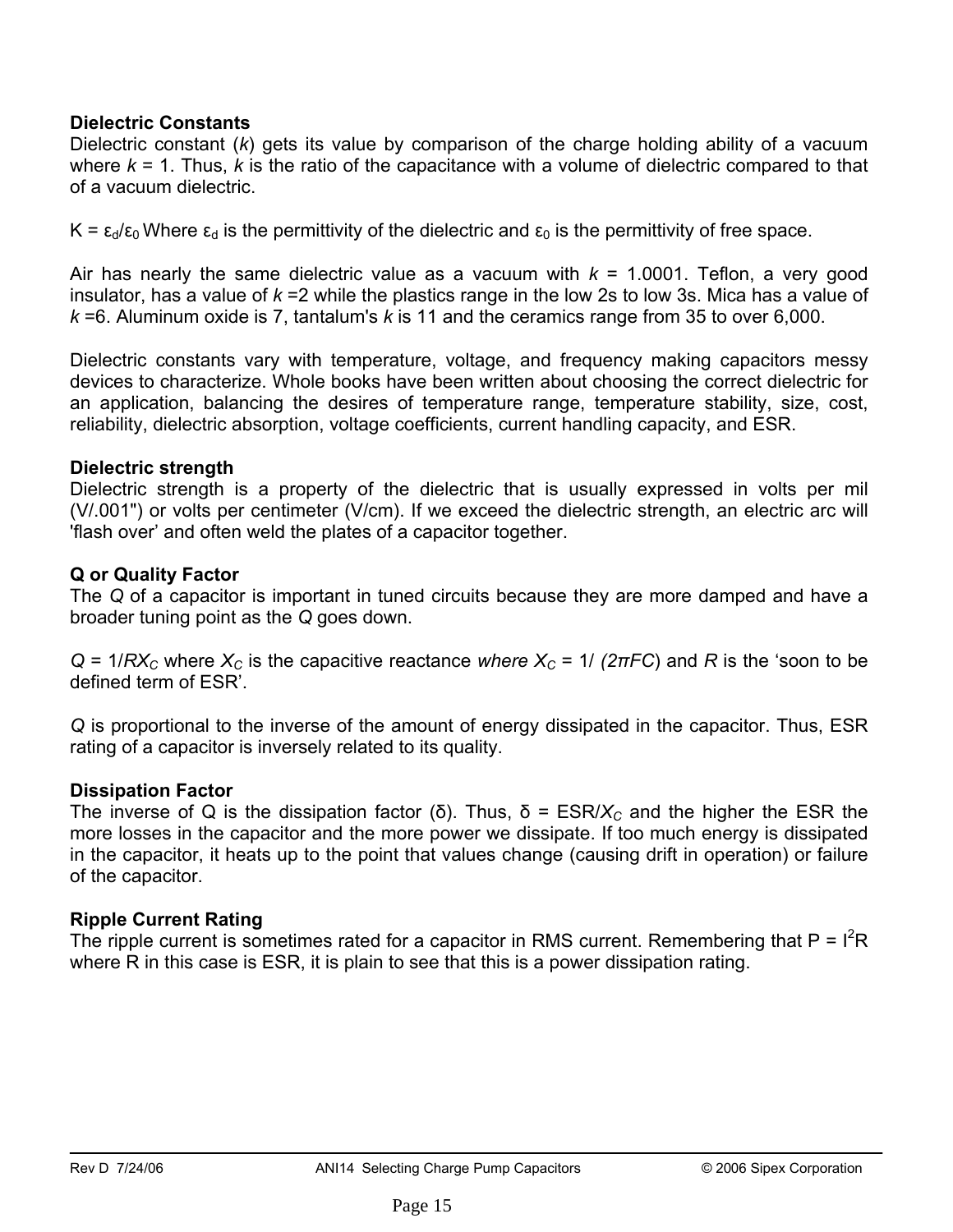#### **Dielectric Absorption**

This is the phenomenon where after a capacitor has been charged for some time, and then discharged, some stored charge will migrate out of the dielectric over time, thus changing the voltage value of the capacitor. This is extremely important in sample and hold circuit applications. The typical method of observing dielectric absorption is to charge up a capacitor to a known DC voltage for a given time, then discharge the capacitor through a  $2\Omega$  resistor for one second, then watch the voltage on a high-input-impedance voltmeter. The ratio of recovered voltage (expressed in percent) is the usual term for dielectric absorption.

The charge absorption effect is caused by a trapped space charge in the dielectric and is dependent on the geometry and leakage of the dielectric material.

## **ESL**

ESL (Equivalent Series Inductance) is pretty much caused by the inductance of the electrodes and leads. The ESL of a capacitor sets the limiting factor of how well (or fast) a capacitor can decouple noise off a power bus.

The ESL of a capacitor also sets the resonate-point of a capacitor. Because the inductance appears in series with the capacitor, they form a tank circuit.

## **ESR Defined**

ESR is the sum of in-phase AC resistance. It includes resistance of the dielectric, plate material, electrolytic solution, and terminal leads at a particular frequency. ESR acts like a resistor in series with a capacitor (thus the name Equivalent Series Resistance). This resister can cause circuits to fail that look just fine on paper and is often the failure mode of capacitors.

To charge the dielectric material, current needs to flow down the leads, through the lead plate junction, through the plates themselves, and even through the dielectric material. The dielectric losses can be thought of as friction of aligning dipoles and thus appear as an increase (or a reduction of the rate of decrease, this increase is what makes the resistance vs. frequency line to go flat) of measured ESR as frequency increases.

As the dielectric thickness increases, so does the ESR. As the plate area increases, the ESR will go down if the plate thickness remains the same.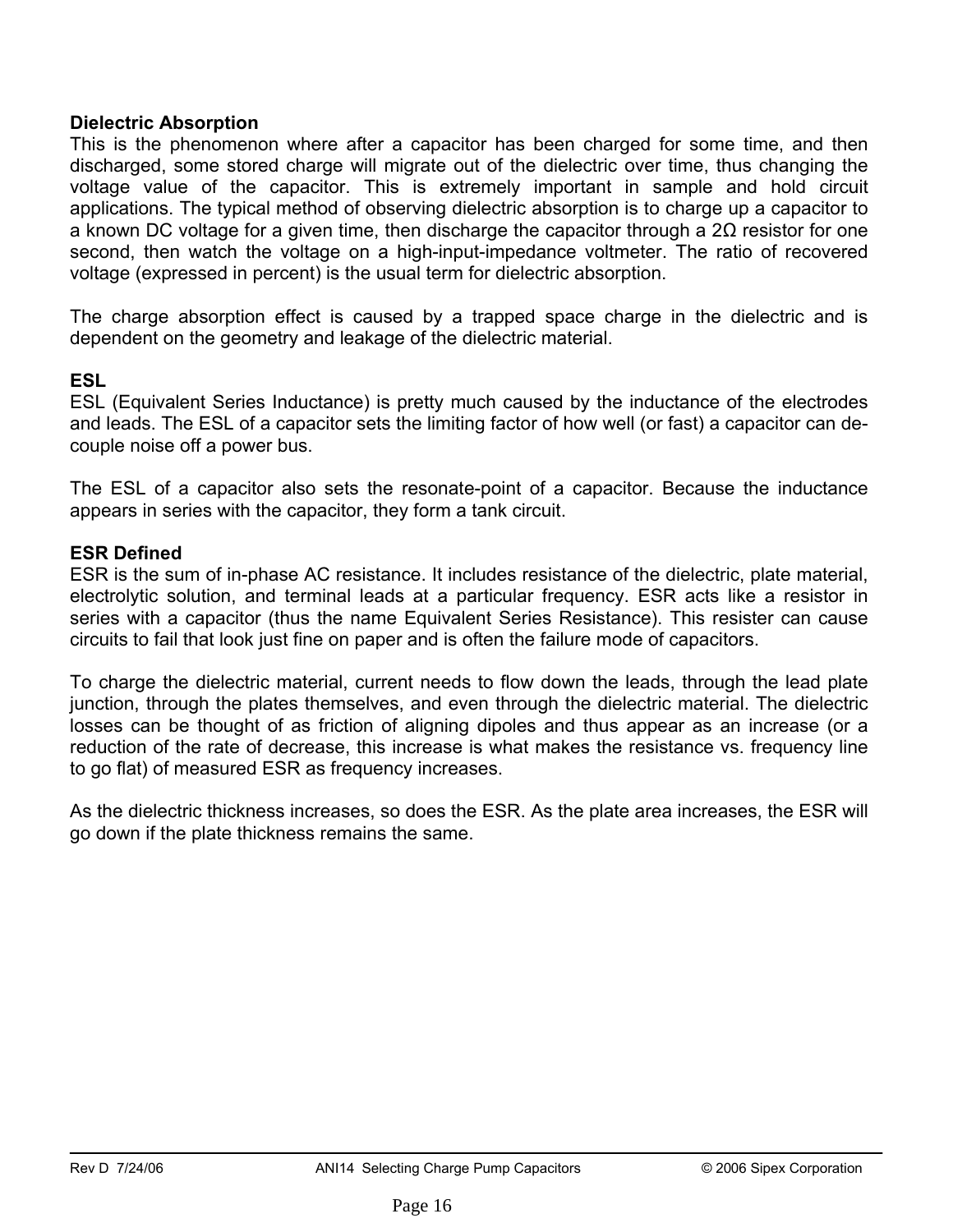## **Formulas at a glance**

$$
\mathcal{S} = \frac{ESR}{X_c}
$$
\n
$$
X_c = \frac{1}{2 \times \mathcal{I}CF}
$$
\n
$$
X_L = 2 \times \mathcal{I}LF
$$
\n
$$
\omega = 2 \times \mathcal{I}F
$$
\n
$$
I = \frac{E}{\sqrt{R^2 + \left(\omega L - \frac{1}{\omega C}\right)^2}}
$$
\n
$$
F_r = \frac{1}{2 \times \sqrt{LC}}
$$

Where *k* = dielectric constant, *A* = area, *t* = thickness of the dielectric, *Q* = coulombs the unit of charge, and *V* = Volts

$$
C = \frac{(8.85 \times 10^{-12})kA}{t}
$$

$$
C = \frac{Q}{V}
$$

Where *A* (area) and *d* (thickness) use meters as the unit and ε is in coulombs (squared per Newton-meters squared),  $\varepsilon_d$  is the permittivity of the dielectric, and  $\varepsilon_0$  is the permittivity of free space

$$
C = \frac{\in A}{d}
$$

$$
k = \frac{\in A}{\infty}
$$

Where energy *E* (in joules) stored in a capacitor is given by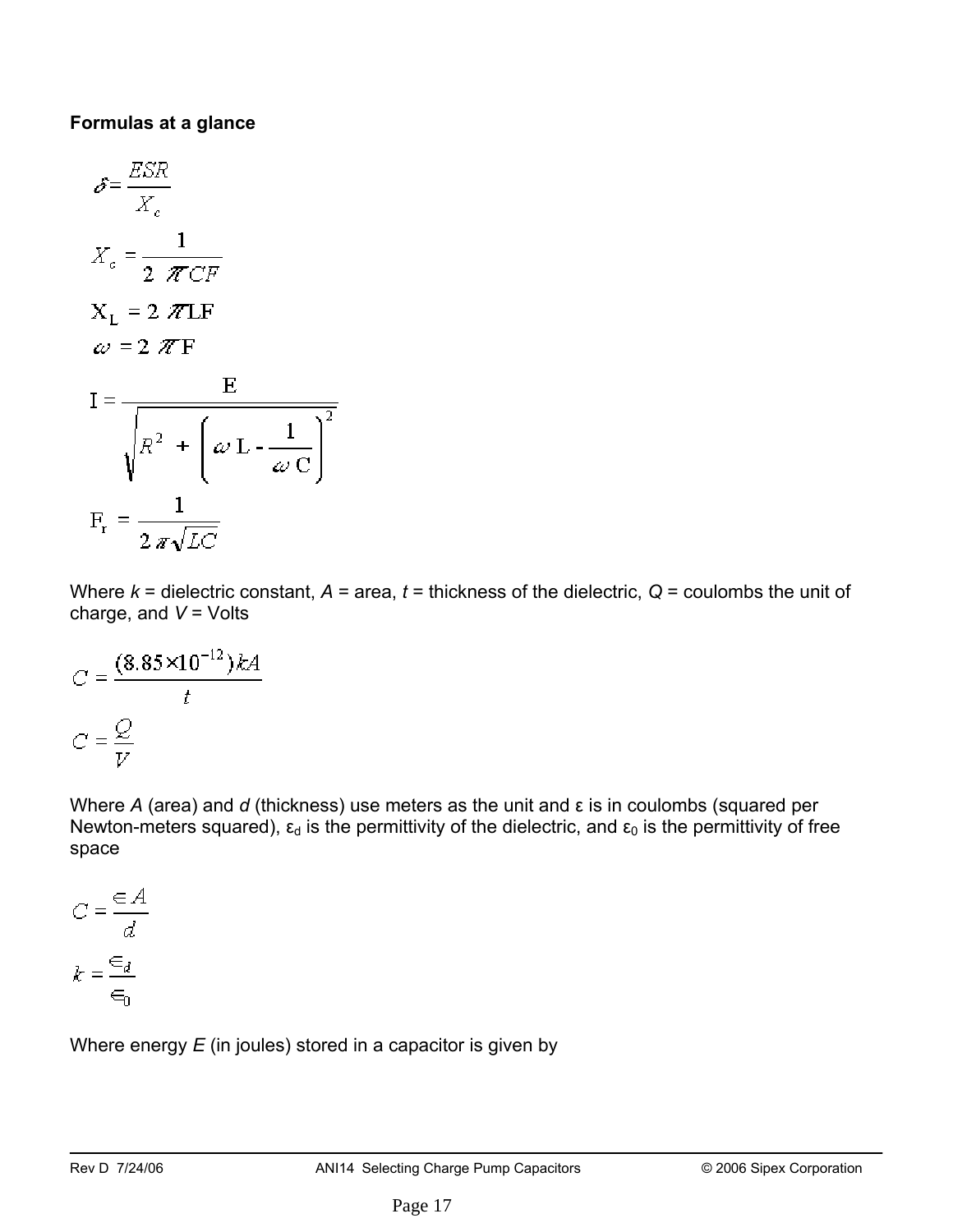$$
E=\frac{CV^2}{2}
$$

Thus, the average power in watts where *t* = time in seconds.

$$
P_{av} = \frac{CV^2}{2t}
$$

$$
Z_0 = \sqrt{ERS^2 + X_c^2}
$$

- Time Domain Refletometry (TDR) formulas
- Characteristic Impedance of cable formulas
- Discontinuance of transmission characteristic impedance

 $Z_a$  = characteristic impedance through which the incident wave travels first and  $Z_b$  is the characteristic impedance through which the incident wave travels next. *Vr* is the reflected wave amplitude,  $V_i$  is the incident wave amplitude, and  $V_t$  is the transmitted wave amplitude.

$$
\frac{\text{Vr}}{\text{Vi}} = \frac{Zb - Za}{Zb + Za}
$$
\n
$$
\frac{\text{Vr}}{\text{Vt}} = \frac{2Zb}{Zb + Za}
$$
\n
$$
Zb = Za \frac{\text{Vi} + \text{Vr}}{\text{Vi} - \text{Vr}}
$$

Where  $Z_0$  is the characteristic impedance:

$$
\mathcal{T} = RC = \frac{Z_0}{2} C
$$